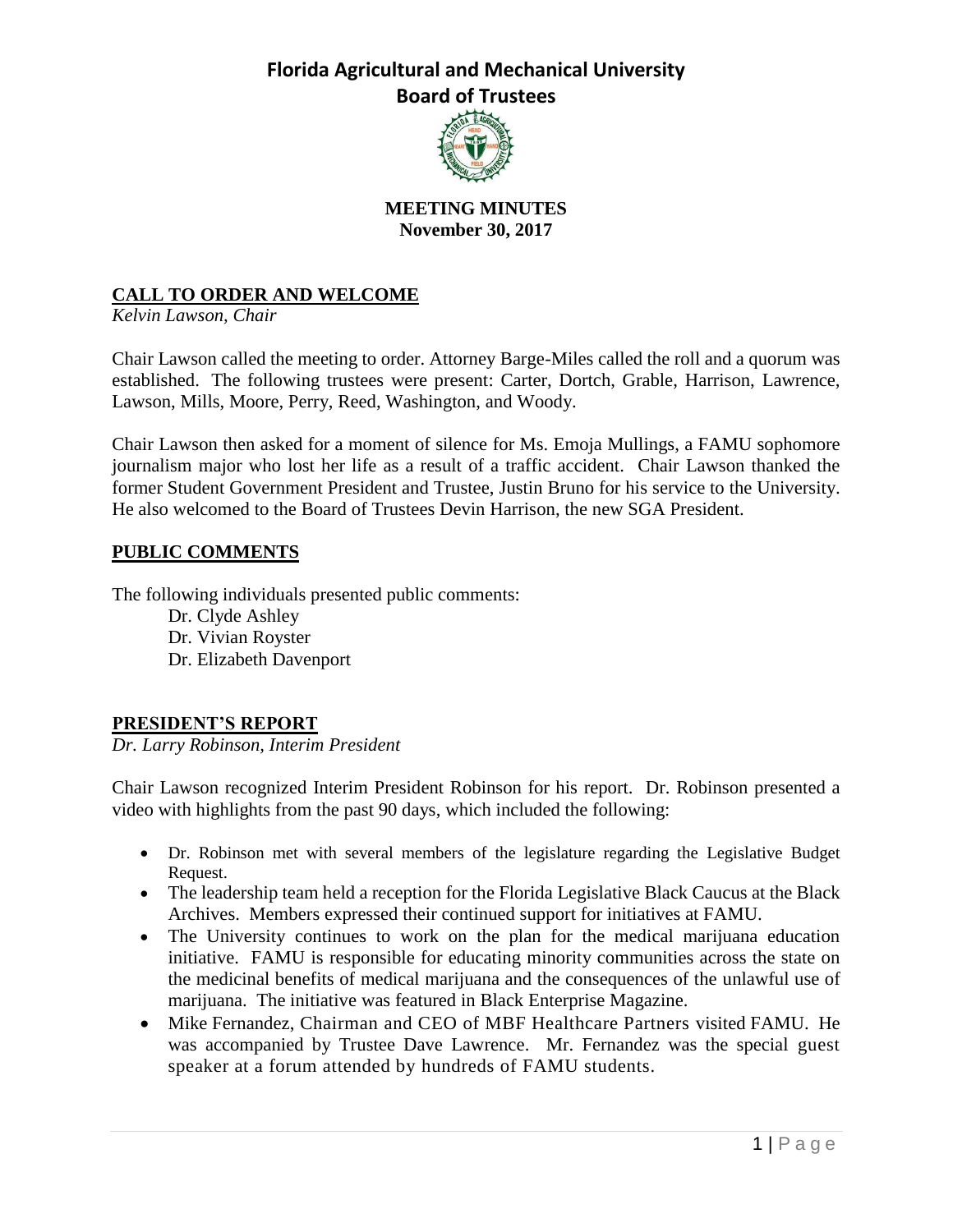

- The University brought together researchers, students, and policymakers for discussions at its international energy, water, and food nexus summit in Orlando.
- Ms. Cara Hackett, editor- in- chief of the FAMUAN, was one of six HBCU students chosen to receive hands-on online news training with the Online News Association.
- Former FAMU President Dr. James Ammons was the University's Founder's Day speaker. During that convocation, historical markers were unveiled for the Carnegie Library, Lucy Moten Elementary School, and Gibbs Cottage.
- The University's enrollment is currently at 9918. Freshman enrollment is up about ten percent (10%) over last year.
- Over 1500 students attended the Florida Blue Florida Classic recruitment event in Orlando and another 200 attend an event held during the Tampa Classic weekend.
- Lockheed Martin donated \$50,000 for student scholarships.
- Alumni Bernard and Shirley Kinsey donated \$250,000 for band uniforms and a trailer to transport the band's equipment.
- The Marching 100 will participate in the Tournament of Roses Parade in 2019.
- On December 7, 2017, the U.S. Secretary of Agriculture, the Honorable Sonny Perdue will host a round table discussion at FAMU entitled "Youth in Agriculture."

## **PRESIDENTIAL LEADERSHIP COMMITTEE REPORT**

*Trustee Thomas Dortch*

Trustee Thomas Dortch, chair of the Presidential Leadership Committee reported that the Board of Governors granted the University's request for a waiver of BOG Regulation 1.002. The waiver allows the University to opt out of a national search for a president.

He stated that the committee met and revisited the process that it used to create the Presidential Profile. He stated that the committee held constituent town hall meetings and received feedback from students, faculty, staff and alumni regarding what characteristics they wanted in a president. The Board also met with a consultant and compiled the characteristics they thought were important. The consultant then put the information together to create the presidential profile. The Board approved the presidential profile at its September meeting. The committee members individually weighed Dr. Robinson's performance against the profile. During the committee meeting, Dr. Robinson was given an opportunity to comment about the profile. He stated that the Presidential Profile is what FAMU needs and that he feels he possesses the qualities outlined in the profile.

Trustee Dortch shared that the committee recommended that Dr. Larry Robinson be named president of Florida A&M University. He then moved that the Board of Trustees name Dr. Larry Robinson, permanent president of Florida Agricultural and Mechanical University. The motion was seconded by Trustee Lawrence and the motion was approved through a unanimous roll call vote of the Board. Through this action, Dr. Larry Robinson became the  $12<sup>th</sup>$  president of Florida Agricultural and Mechanical University.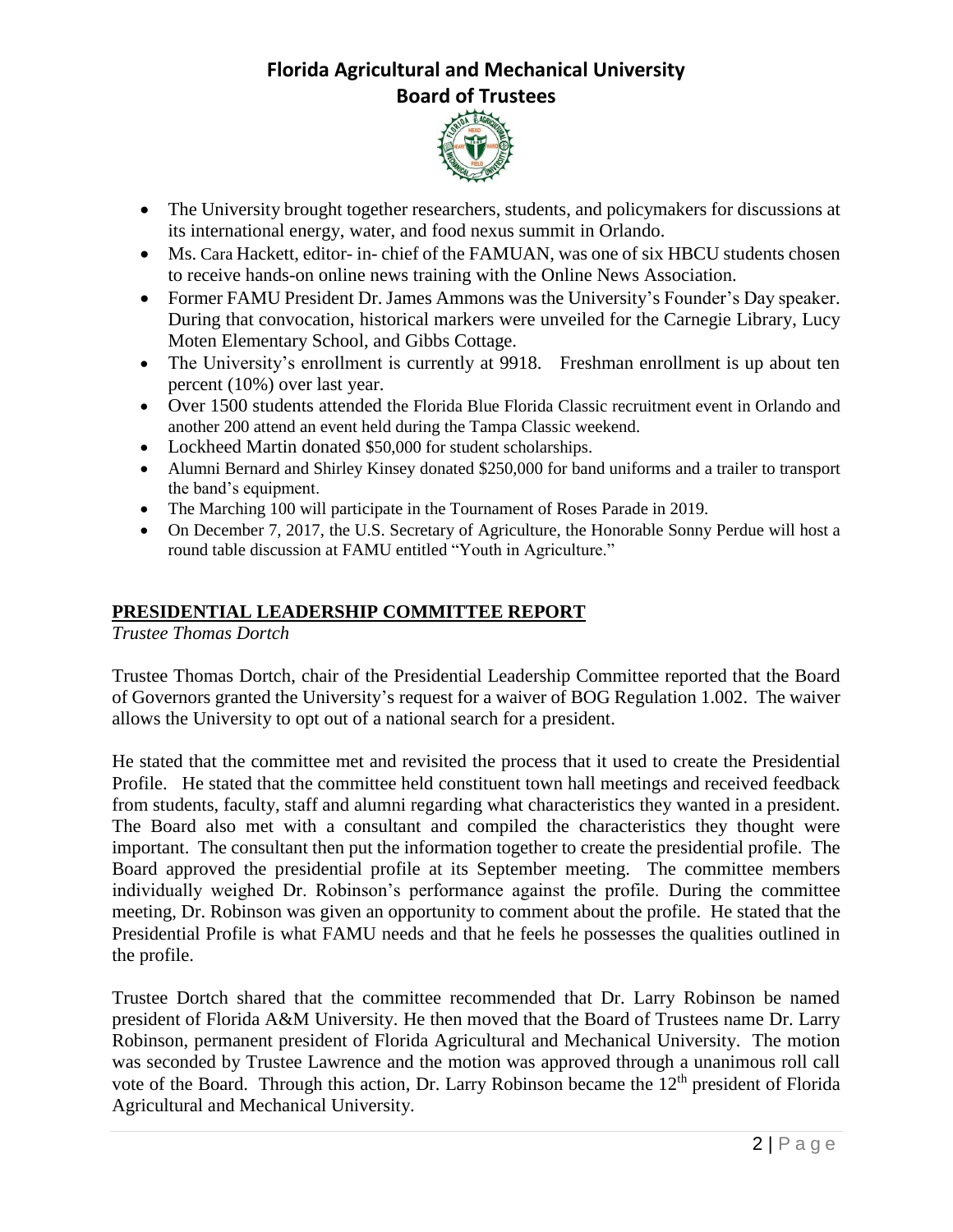

President Robinson addressed the Board and thanked them for the opportunity to serve as the 12<sup>th</sup> permanent president of Florida A&M University. He said that he was humbled by the Board's action and looks forward to working with them as they move the University forward.

## **STANDING COMMITTEE REPORTS**

Chair Lawson next recognized the Committee chairs to present their respective reports.

### **Governance**

*Trustee Harold Mills*

Chair Lawson recognized Trustee Mills for the Governance Committee report. Trustee Mills indicated that the committee reviewed the Presidential Evaluation and after a short discussion, the Committee accepted it.

Next, the Committee conducted a preliminary review of President Robinson's goals. It was suggested that the number of goals should be reduced to approximately 15. Trustee Mills shared that the committee recommended that the Board provide updates and recommendations regarding the goals, to the board liaison for compilation. Trustee Mills stated that he will work with President Robinson to incorporate the feedback into the goals. This process should be finalized within the next 30 days and will be presented to the Board during a special called meeting. Trustee Mill stated that since the goals were not finalized, they should be removed from the consent agenda.

### **Presidential Leadership Committee**

*Trustee Thomas Dortch*

Chair Lawson recognized Trustee Dortch to share any additional information from the Presidential Leadership Committee. Trustee Dortch indicated that the committee needs one additional meeting to wrap-up its responsibilities. Chair Lawson asked the committee to remain active through President Robinson's confirmation by the Board of Governors.

### **Academic and Student Affairs**

*Trustee Matthew Carter, Chair*

Trustee Carter reported that the Academic and Student Affairs Committee had six action items for approval.

- The revised request for leave without pay for Dr. Golden for fall 2017 semester and spring 2018.
- The Textbook Affordability Annual Report.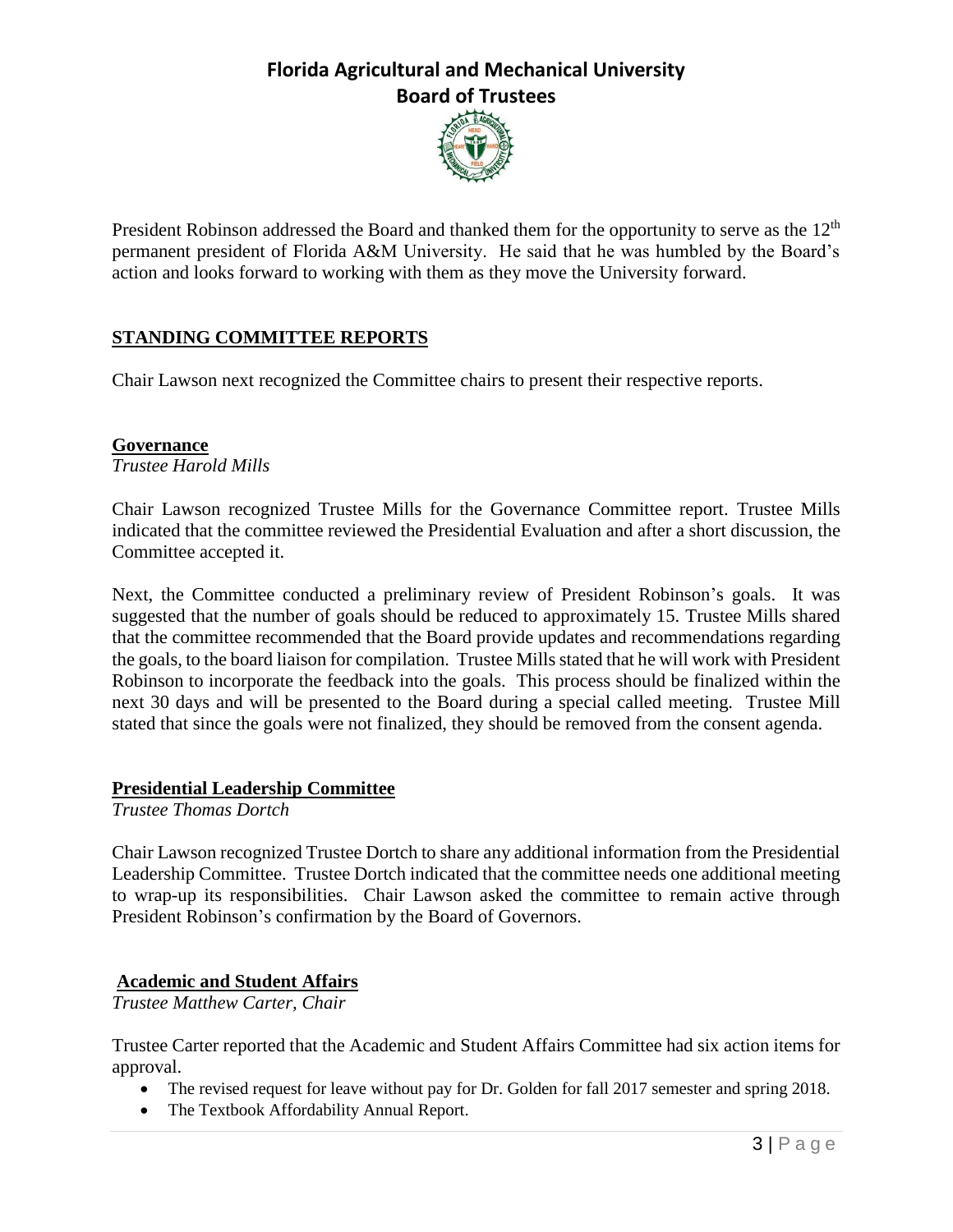

- Revisions to Regulation 4.105 which requires that the costs of textbooks and instructional materials must be posted at least 45 days prior to the first day of class.
- Proposed Regulation 5.005, which establishes guidelines regarding freedom of expression and assembly rights and responsibilities and open platform areas.
- FAMU's Campus Safety Enhancement Plan.
- FAMU's Mental Health Counseling Enhancement Plan was presented.

It was noted for the record that, although the committee approved the recommendation to approve the mental health plan, it should be forwarded to the budget committee for funding consideration.

Trustee Carter shared that Dr. William Hudson, Jr., provided an update to the committee on the 2+2 program and Mr. Bryan Smith provided an update on the University's hazing prevention initiatives.

## **Strategic Planning and Performance Measures**

*Trustee Nicole Washington*

Trustee Washington reported that the Strategic Planning and Performance Measures Committee met on November 29, 2017 and heard updates on the following items:

- Strategic Plan Implementation Interim Provost Rodner Wright and VP William Hudson provided an update on an initiative to restructure the University's advisement program which will be completed by June 2018.
- Performance Based Funding Model VP Maurice Edington provided a summary of FAMU's historical performance. The committee requested that VP Edington identify a set of appropriate metrics that will serve as leading indicators of the University's ongoing progress on the Performance Metrics.
- Faculty Workload Study VP Edington indicated that a draft of the study will be presented to the board at the March 2018 meeting.

### **Athletics**

### *Kelvin Lawson, Chair*

Chair Lawson reported that the Special Committee on Athletics met and that the University's new athletic director, Dr. John Eason was introduced. The committee reviewed the athletic budget. He stated that the Athletics is on trend to have another balanced budget. He also shared that a search committee for a new coach has been formed.

During the Board meeting, Chair Lawson recognized AD Overton and thanked him for his service to the University. He then presented Mr. Overton with a FAMU football helmet signed by members of the Athletics Department.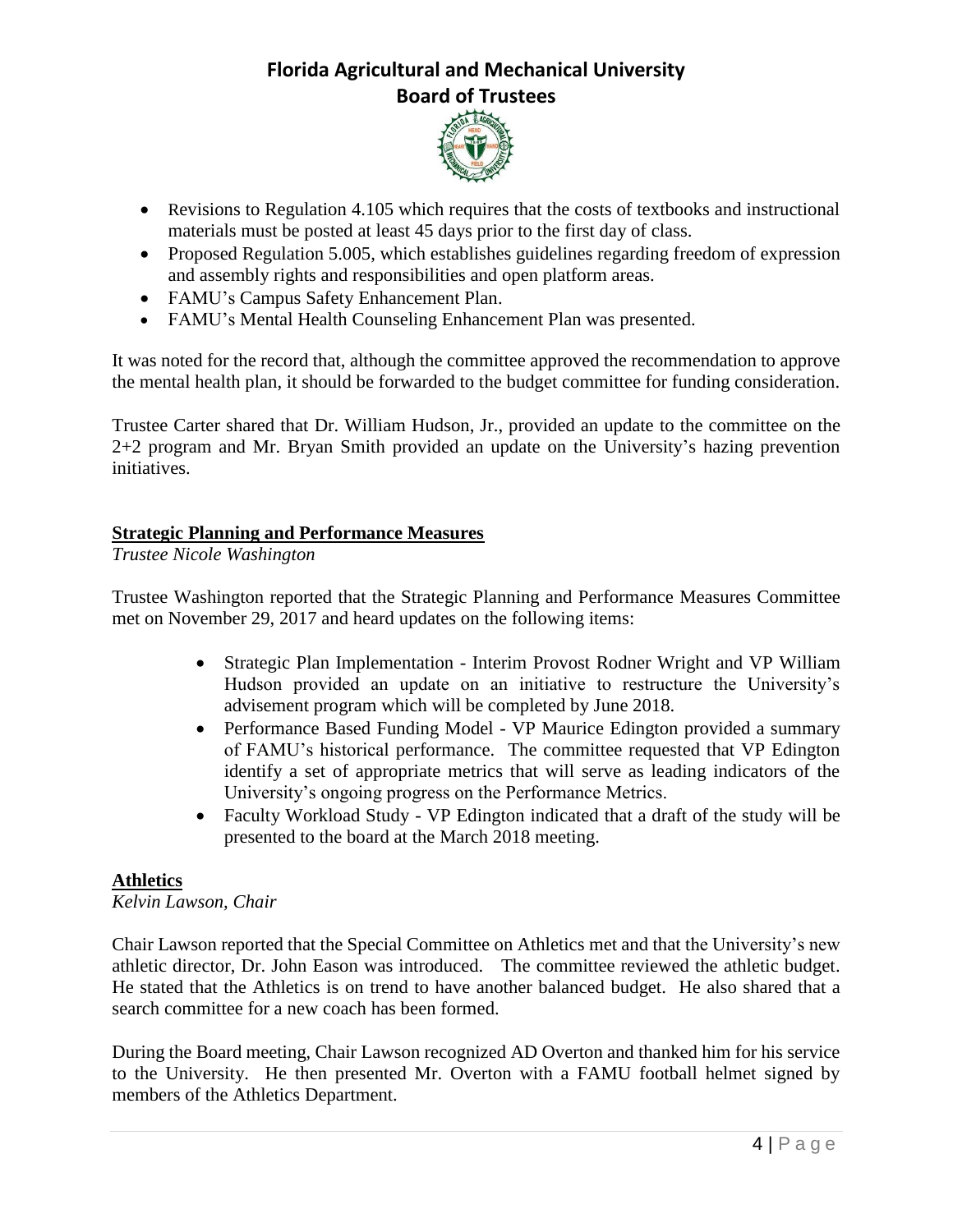

## **Audit and Compliance**

*Trustee Craig Reed, Chair*

Trustee Reed reported that the Audit Committee considered several information items during its meeting. He stated that Ernst & Young performed on-site field work for the Rattler Boosters forensic audit. He said that the University is taking steps to ensure controls are put in place to correct the issues. He said that the Division is looking forward to filling the chief compliance officer position within the next few weeks. Trustee Reed also discussed how the University will manage audit findings, with there being more accountability when correcting the findings.

### **Budget, Finance and Facilities**

*Trustee Kimberly Moore, Chair*

Chair Lawson recognized Trustee Moore for the committee's report. Trustee Moore shared that the Budget, Finance and Facilities Committee had three action item: an Amendment to the FY 2017-18 Operating Budget, 2) Income and Expenditure Statements for Auxiliary Facilities with Outstanding Revenue Bonds, and 3) CASS Amendment #1 for a Construction Manager. The Committee also heard presentations on the six (6) information items: financial status report, writeoffs, project updates, food service vendor update, succession planning, and cost savings quarterly update.

Trustee Moore indicated that other items identified for future placement on the agenda include hiring an individual with expertise to lead the University's public/private partnerships; the selection of a food service vendor, acceleration of the succession planning implementation process, expand the reporting of student accounting write-offs, and increasing cost savings with a goal around 10 percent.

#### **Direct Support Organizations**

*Trustee Thomas Dortch, Chair*

Trustee Dortch was recognized for the DSO report. He indicated that the DSO Budgets for the FAMU Foundation and the FAMU National Alumni Association (NAA) were presented to the Committee. The committee accepted the NAA budget and indicated that the budget for the Foundation needed to be brought back to the committee with revisions and the Committee needed more time to review the Boosters' budget. The committee also heard updates from the National Alumni Association, the FAMU Foundation and the Rattler Boosters.

#### **Law**

*Trustee Belvin Perry, Chair*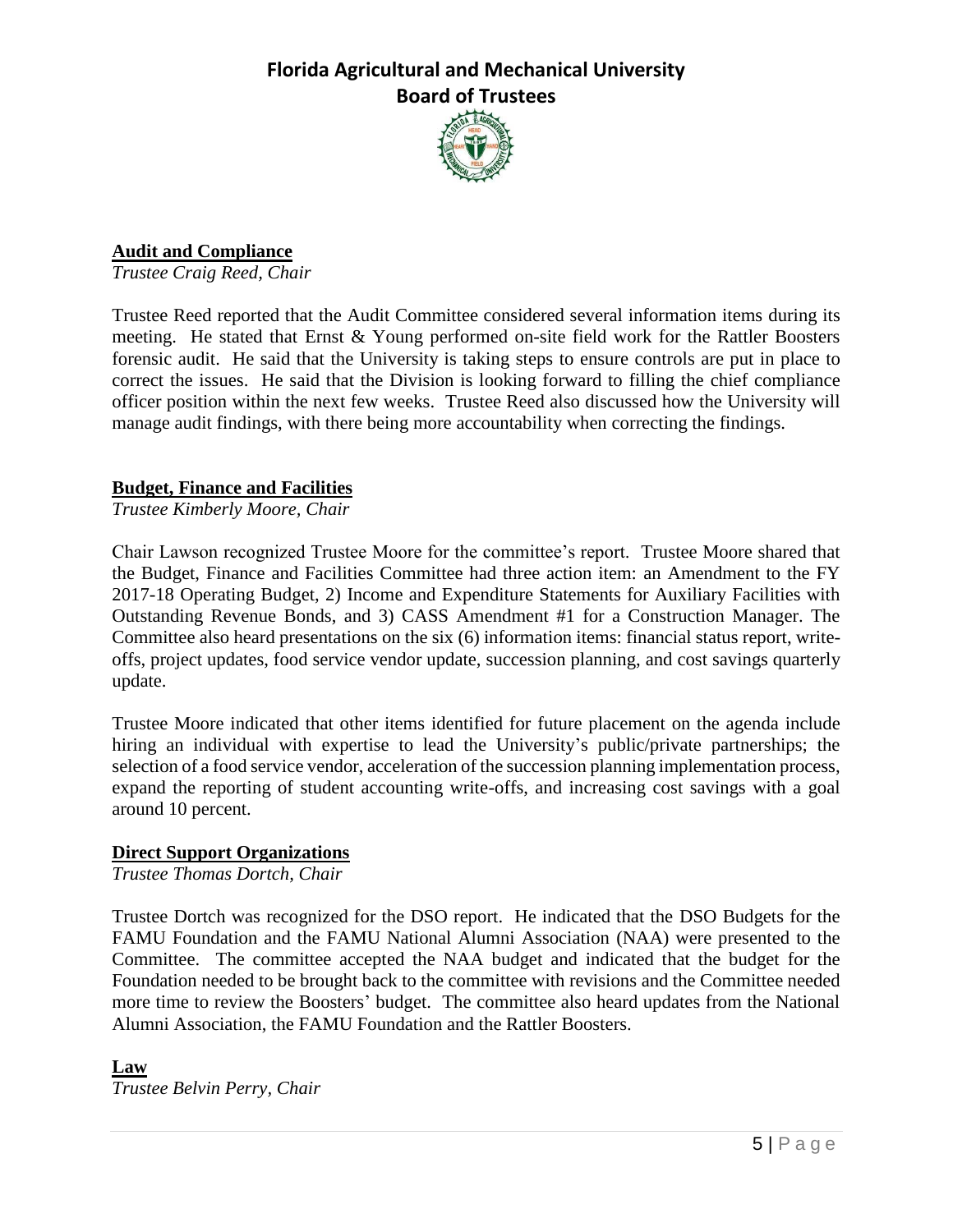

Trustee Perry reported that the special committee on the College of Law met. Dean Leroy Pernell provided updates on new measures implemented to address the bar passage rate, the ABA accreditation in spring 2019, admission requirements, and legal clinics and field placements.

Chair Lawson indicated that the committee should still plan to do a site visit. The scope of the visit should include how the Board can support the COL and make it viable in the business community by focusing on economic development/community development and organizational effectiveness. Chair Lawson asked Trustees Mills to serve the committee as a business resource. Trustee Harrison was added to the committee as a member.

## **CONSENT AGENDA**

Chair Lawson identified each item on the consent agenda and asked if there were any changes. He reminded the Board that the presidential goals, the Foundation Budget, the Rattler Boosters Budget, and the Boosters By-laws were all removed from the consent agenda. Trustees Moore and Mills clarified that the campus safety plan and the mental health counseling enhancement plan should remain on the consent agenda, pending a review and confirmation by the Budget, Finance and Facilities Committee that dollars exist for implementation. Chair Lawson asked for a motion to approve the Consent Agenda. It was moved for approval by Trustee Moore and seconded by Trustee Reed and the motion carried. The consent agenda included the following items:

#### **Board of Trustees (BT)**

| BT <sub>1</sub> | September 12, 2017 Minutes |
|-----------------|----------------------------|
| BT <sub>2</sub> | September 15, 2017 Minutes |

#### **Academic and Student Affairs Committee (ASA)**

| ASA1             | LWOP for Dr. Amber Golden                         |
|------------------|---------------------------------------------------|
| ASA <sub>2</sub> | <b>Revised Textbook Affordability</b>             |
| ASA3             | <b>Textbook Affordability Annual Report</b>       |
| ASA4             | Campus Safety Plan                                |
| ASA <sub>5</sub> | Mental Health Counseling Enhancement Plan         |
| ASA6             | Freedom of Expression Rights and Responsibilities |

### **Audit and Compliance Committee (AC)**

AC1 Report re: Rattler Boosters

### **Budget, Finance and Facilities Committee (BFF)**

BFF1 Amendment to FY 2017/2018 Operating Budget